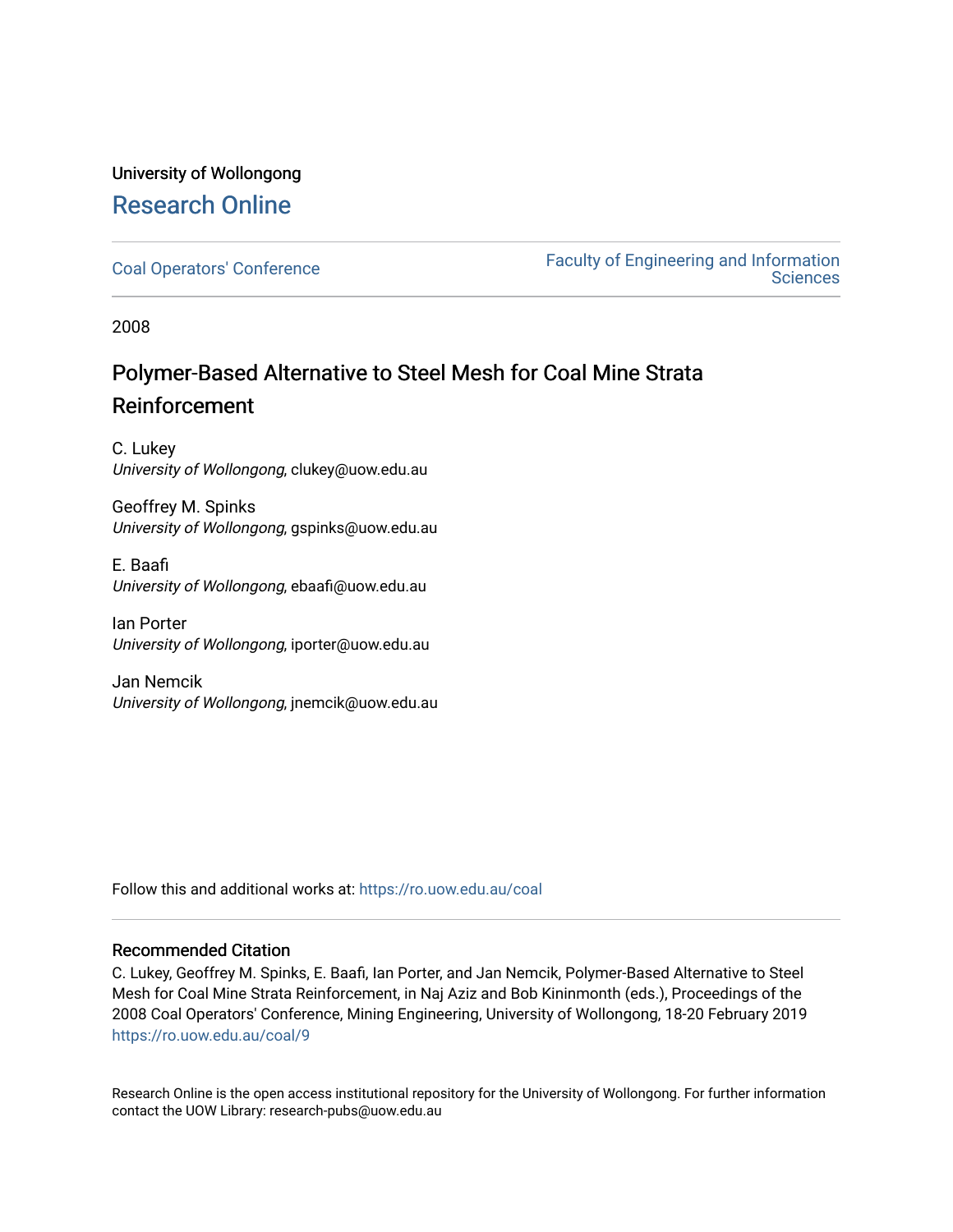# **POLYMER-BASED ALTERNATIVE TO STEEL MESH FOR COAL MINE STRATA REINFORCEMENT**

## $\mathbf{C}.$  Lukey $^1$ , G. Spinks $^1$ , E. Baafi $^1$ , I. Porter $^1$  and J. Nemcik $^1$

*ABSTRACT:* The University of Wollongong in collaboration with the Australian coal mining industry has shown that a viable polymer-based alternative to steel mesh in underground roadway support applications can be developed to eliminate the use and handling of steel mesh. The feasibility of developing polymeric alternatives to steel mesh in underground roadway support applications has been established, the physical and material constraints to be endured by any new polymeric skin reinforcement system have been identified by measuring the mechanical properties of steel mesh, and materials that can be spray-applied have been identified. The study has also shown that polymer mechanical properties can be optimised to produce similar mechanical properties (modulus, yield stress, elongation-at-break etc) to steel mesh. The identified materials will allow the face support cycle to be fully automated, or at least remotely operated and installed, enabling the removal of personnel from the immediate face area, thus contributing to a projected substantial improvement in underground roadway development rates.

#### **INTRODUCTION**

Steel mesh has been used in underground coal mine roadways for some years. The main role of mesh is to provide passive confinement, especially in locations where poor ground conditions prevail, preventing fragments of rock and coal from falling from the roof and ribs in the spacing between reinforcing bolts.

Installation of mesh is a manual operation, and has been identified as a slow and inherently dangerous step in the roadway advancement process. Self-drilling bolting technology, with the potential for full automation, has been widely investigated over recent years; however the meshing process remains necessarily a manual operation.

A need for an alternative to steel mesh that can be installed automatically has been identified, which will allow the roadway support process to be fully automated, and thus take advantage of self-drilling bolt technology. The University of Wollongong in collaboration with the coal mining industry has been actively engaged in the search for a suitable alternative to mesh which has the following attributes:

- provides an effective skin confinement measure equivalent or superior to that of steel mesh;
- requires minimal human intervention in its installation;
- removes personnel from the immediate face area;
- enables higher underground roadway development rates to be achieved;
- is safe to use:
- is cost effective.

## **Thin Spray-on Liners**

Thin spray-on liners (TSLs) are polymer-based materials that are used underground, and are mostly designed to provide secondary support in addition to steel mesh. Over 20 products are available in the market at the present time, and they fall generally into one of two material types: crosslinking polyurethane- or polyurea-based systems; and cement-reinforced water-dispersible systems based on ethylene-vinyl acetate copolymer (Espley-Boudreau 1999, Potvin et al 2004). The relatively narrow range of polymeric materials that form the basis of the majority of TSLs restricts the range of properties somewhat and hence the general applicability. Also, the use of cementitious additives in some TSLs improves the structural strength but unfortunately reduces the flexibility.

## **Prevailing Underground Conditions**

The prevailing underground conditions are different in every mine. Roadway rib support practices can range from a single rib bolt per development metre and no mesh to three or more rib bolts and complete ceiling to floor meshing, depending on the structural soundness of the rib coal and the degree of ground movement experienced. Mesh usage in the roof, however, is commonly full width and continuous with a typical "square" bolting pattern. Roadway development practices range from "cut-and-flit" to bolting and meshing directly behind the continuous miner cutting head, again depending on the stability of the strata. In some mines gas drainage is an issue, whereas others have problems with mine water at low or high pH. Any new material will have to be able to be successfully applied, and provide the requisite level of long-term support, under these widely-varying conditions.

 $\overline{a}$ 

<sup>&</sup>lt;sup>1</sup> Faculty of Engineering, University of Wollongong, Wollongong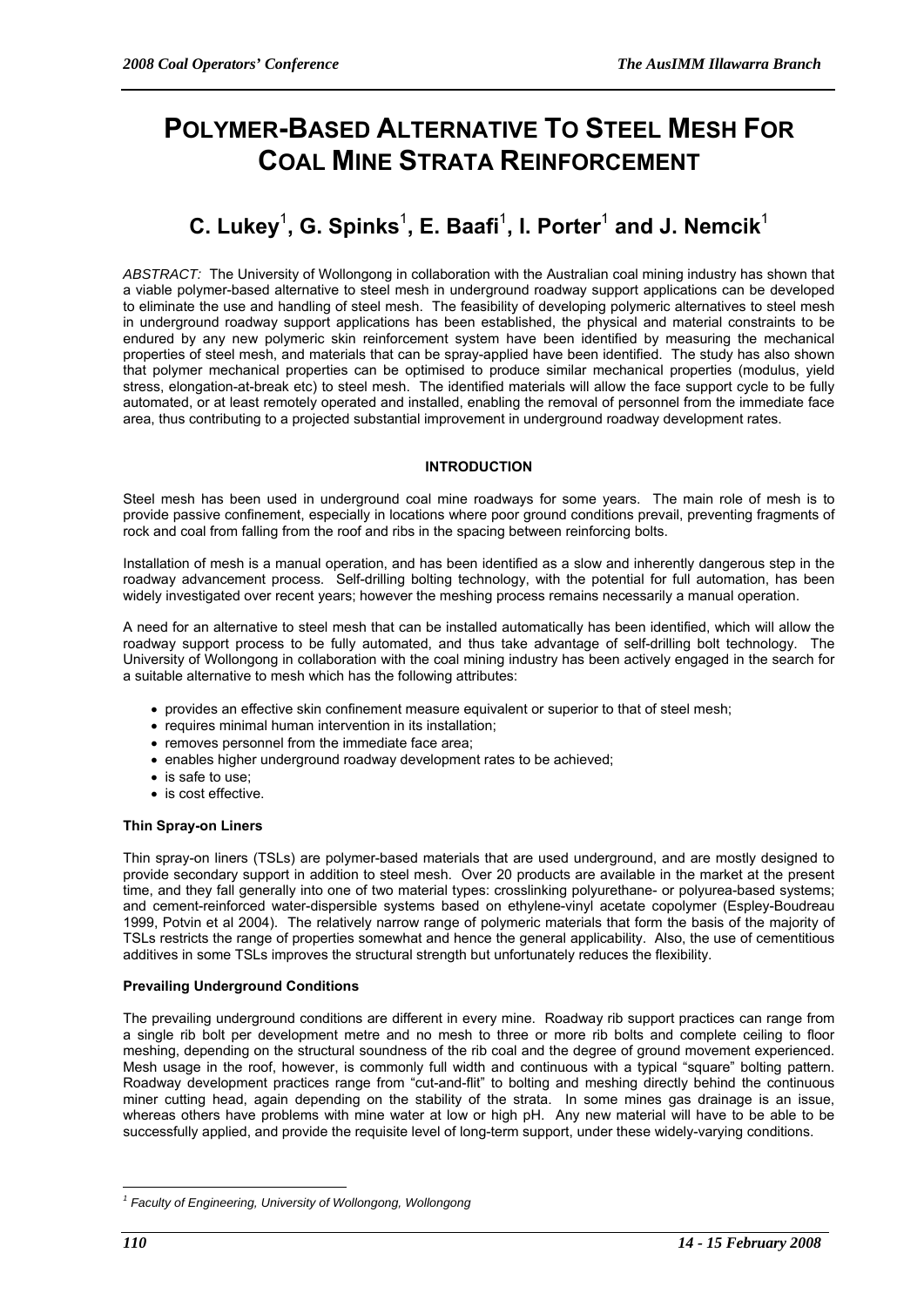This paper discusses some of the important issues associated with the replacement of steel mesh with a polymerbased alternative, and some of the strategies employed to deal with those issues.

## **POLYMERIC SKIN CONFINEMENT PROPERTY REQUIREMENTS**

The desirable material properties of a polymeric skin confinement system include:

- able to be spray-applied without slumping;
- no toxic or irritant emissions during application, initial set or the development of full strength (curing);
- rapid initial set (seconds), and develops full strength over longer term (minutes to hours);
- good adhesion to coal, rock, roof and rib bolts prior to full cure;
- not sensitive to water, rock dust or coal dust:
- not pH sensitive;
- semi-permeable to water and gases;
- high strength, yet flexible (distorts within limits without rupturing);
- able to arrest or retard flaking and spalling of roof and ribs;
- strength enhanced by reinforcing fillers;
- light coloured;
- anti-static;
- fire retardant/intumescent

A number of polymeric alternatives have been investigated that appear to have all of the chemical and physical property attributes required. The Flow Chart shown in Figure 1 summarises the material selection process. It can be seen that the selection process has essentially four stages, and progress is controlled by "yes-no" criteria:

- cure characteristics;
- flexural properties;
- viscosity and flow characteristics (rheology);
- environmental.

#### **Cure Characteristics**

The conceptual sequence of events when driving a roadway would be to cut the roadway using a continuous mining machine, install the confinement measure (whether steel mesh or some polymeric alternative), and then drill and install the bolts. In order to achieve this in minimum time, a polymeric confinement material would need to progress from liquid to solid in a matter of a few seconds (referred to as "cure") after spray application.

Cure chemistry to a large extent governs the speed of conversion from the sprayed liquid to a solid polymer, and the type of emissions (if any). There is a range of cure chemistries that are rapid-cure (several seconds) with no small molecule emissions, or that emit only water.

Polymer crosslinking (cure) is commonly a two stage process involving gelation followed by vitrification (Chang & Chen 1987, Martin et al 2000, Cook et al 2001). Monitoring of cure can be achieved using a differential scanning calorimeter (DSC), which measures heat flow as a function of time and/or temperature. A typical DSC measurement of cure is shown in Figure 2. After a period of no heat flow (induction period) which can last from seconds to hours depending upon the promoters and accelerators used, the material forms a gel (first stage cure) and a sudden exotherm occurs. At this point the material is dimensionally stable but not structurally sound or strong, and the material could then be drilled and bolted. Over the next period of time, which could also range from seconds to hours, vitrification occurs (second stage cure - the material becomes a glass) and the material attains structural strength.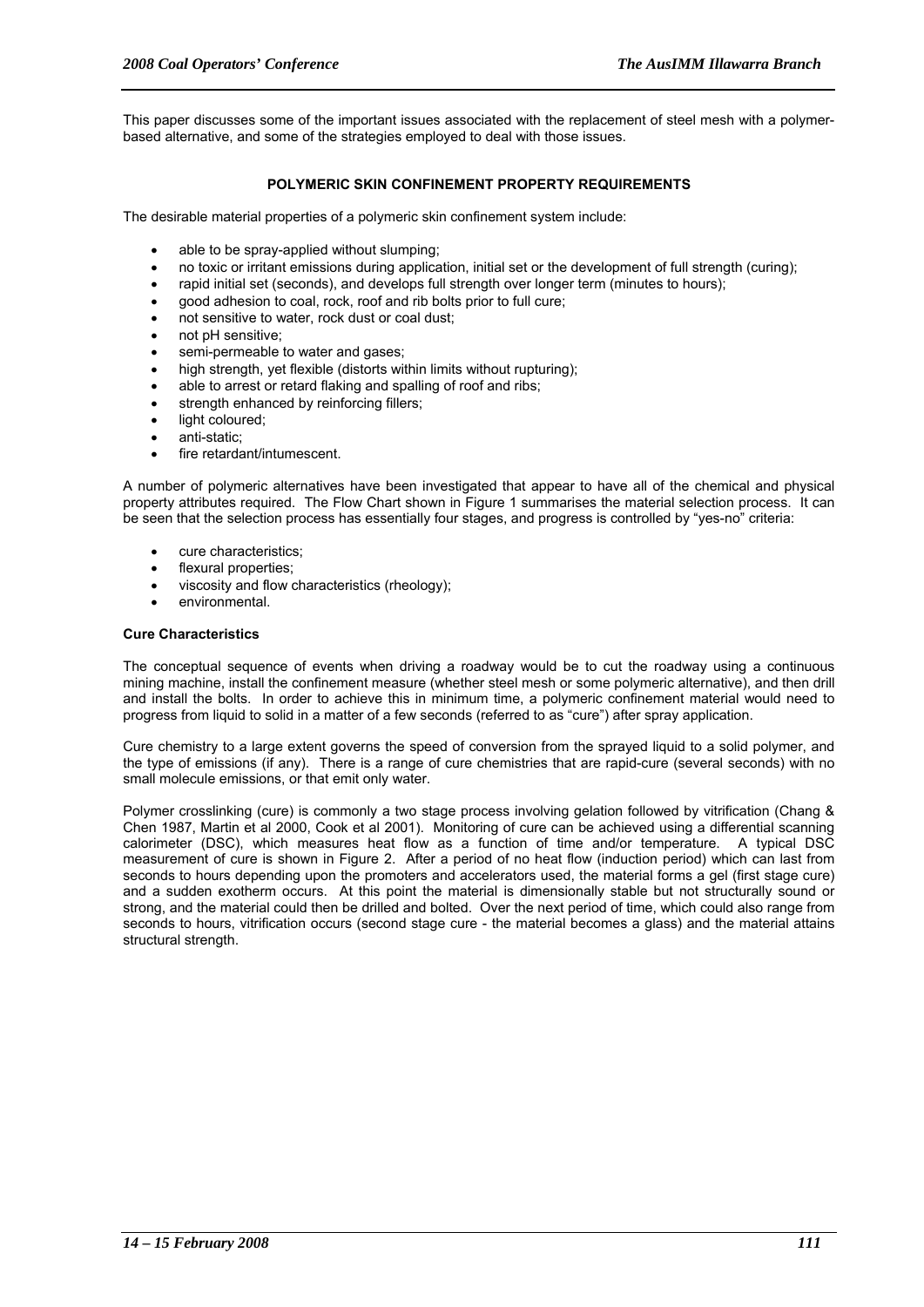

**Figure 1 - Flowchart for selection of candidate materials**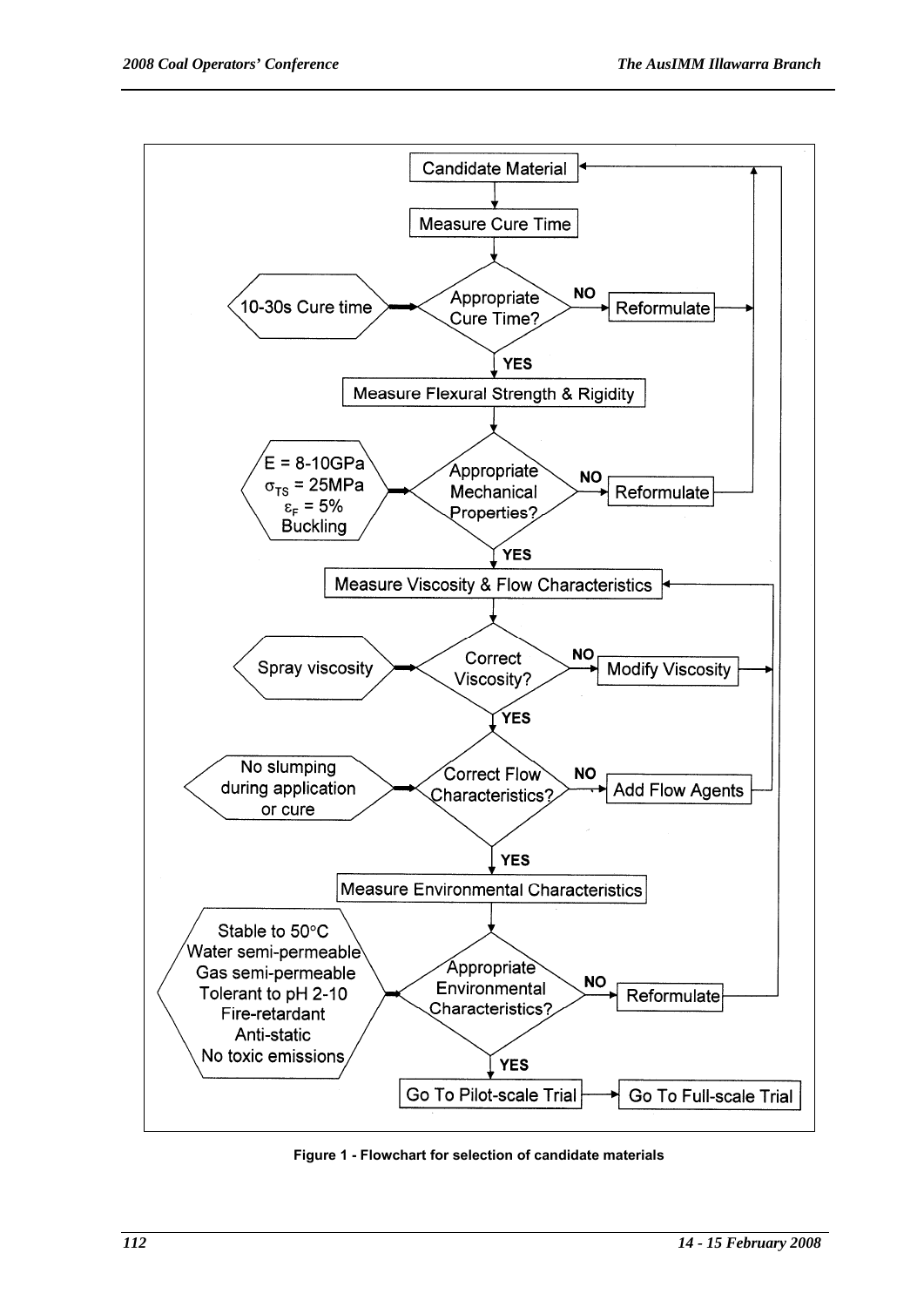

**Figure 2 - Typical DSC measurement of crosslinking polymer cure** 

#### **Flexural Properties**

As movement occurs in underground strata, flexural loads will develop in any containment measure, so it is important to understand the flexural strength of both mesh and the polymeric replacements for mesh. Flexural strength is best measured in the laboratory by subjecting test specimens to a 3-point bend test. In this test, a rectangular beam of the test material is subjected to a bending load, and the flexural strength is calculated from the maximum load reached according to the following equation:

|       |            | 2bh <sup>2</sup>               |
|-------|------------|--------------------------------|
| where | <b>OFS</b> | flexural strength (MPa)        |
|       |            | maximum load reached (N)       |
|       |            | distance between supports (mm) |
|       |            | sample width (mm)              |
|       |            | sample thickness (mm)          |

 $\sigma_{FS}$  = 3FL

If the tensile modulus (E) of the material is known, it is also possible to calculate the maximum deflection ( $\delta$ ) that would occur before failure:

$$
\delta = \frac{FL^3}{4Ebh^3}
$$

The flexure behaviour of a number of reinforced polymers was measured at a constant deformation rate of 2mm/min, and the results are shown in Figure 3. Note that none of the materials exhibited catastrophic brittle failure. Instead, a gradual loss of strength was observed, due to the presence of the reinforcing filler. As shown in the Figure, some formulations were strong but too brittle, whereas others were less strong but more flexible. Hence a number of polymers have been prepared and tested that display a wide range of flexural properties. Detailed modelling of steel mesh properties will help to identify the polymer that exhibits the best properties for the application.

## **Rheology**

It is most likely the new material will be spray applied, so an acceptable viscosity range will need to be defined and measured. In addition, the material will need to be applied without slumping, so the rheology is important. A thixotropic agent may be included in the formulation to prevent slumping, and the amount will need to be determined experimentally. Both of these can be addressed by the use of viscometry measurements.

#### **Environmental Characteristics**

Environmental issues are such things as temperature stability, pH tolerance, fire retardancy, toxicity and anti-static properties. For a crosslinked polymer, the glass transition temperature is the temperature at which the material converts from a high modulus glassy solid to a low modulus rubbery solid. In order to have stability and strength under prevailing underground conditions, the glass transition temperature of the polymer would need to be in excess of about 50°C.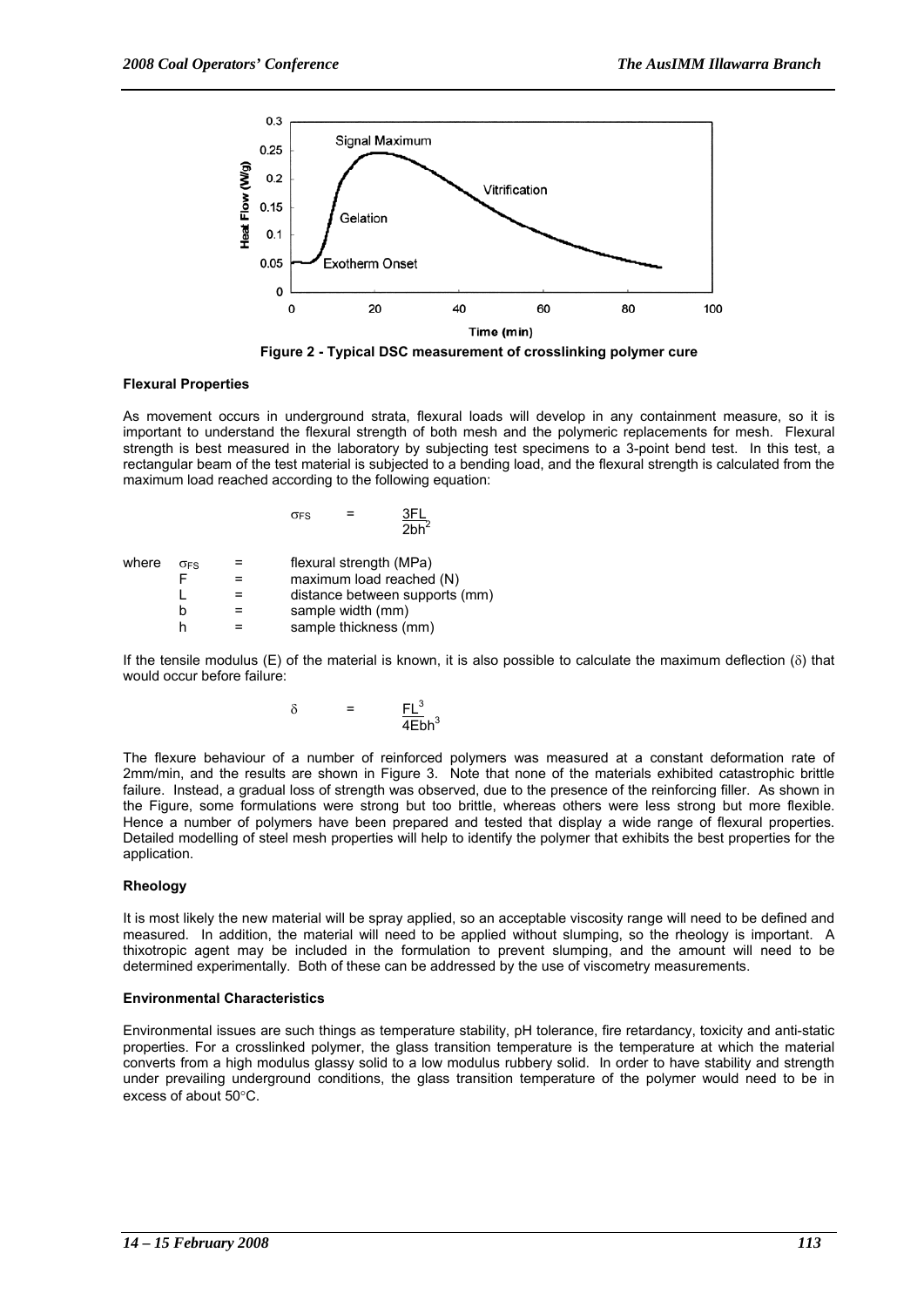

**Figure 3 - Flexure Tests on Candidate Reinforced Polymers** 

As noted above, in some mines water is a problem. The pH of mine water can vary from 2 to 10, so the new material must be relatively unaffected by the pH of the mine water, in terms of physical properties and adhesion to wet coal.

Fire retardancy, anti-static properties and toxicity are all the subject of ASTM and Mine Safety methods.

## **CRITICAL ISSUES GOVERNING MATERIAL SELECTION**

Results to date have shown that some reinforced crosslinking polymers can have appropriate mechanical properties as steel mesh replacements. A number of issues, however, need to be addressed before any potential material could be considered suitable for underground use. In order to identify these issues, a comprehensive product and process risk assessment has been carried out, which has identified the following critical issues:

- application quality control;
- health issues such as toxicity and irritancy during application and in the finished material;
- appropriate product mechanical properties;
- longevity;
- material must be anti-static and not propagate fire;
- no adverse effect on coal preparation plant or coal clearance systems.

## **Application Quality Control**

As noted above, ground conditions are different in every mine. Some mines may require a continuous skin confinement measure of uniform thickness, whereas others may require a thick band in the vicinity of the bolts and thinner sections in between the bolts. There may be yet other requirements at other sites. Also, freshly-cut coal does not present a smooth surface. For these and other reasons, application quality control is seen as an important issue. Application of the polymeric mesh replacement will be automated, so the application technology will need to be able to apply the material in a manner consistent with the prevailing ground conditions.

#### **Health Issues**

The major health issue in relation to a polymeric material being used underground in large quantities is the possibility of toxic or irritant emissions during installation and/or in service. This is particularly relevant where a chemical reaction occurs to effect cure of the polymer (as in the present case). In our selection of polymer and cure chemistries, we have investigated only those systems that have no condensation product during cure, or emit only water, however the issue remains of possible volatile chemicals in confined environments prior to cure. Our investigations have identified raw materials that are very low volatility, thus would not present a toxic or irritant hazard.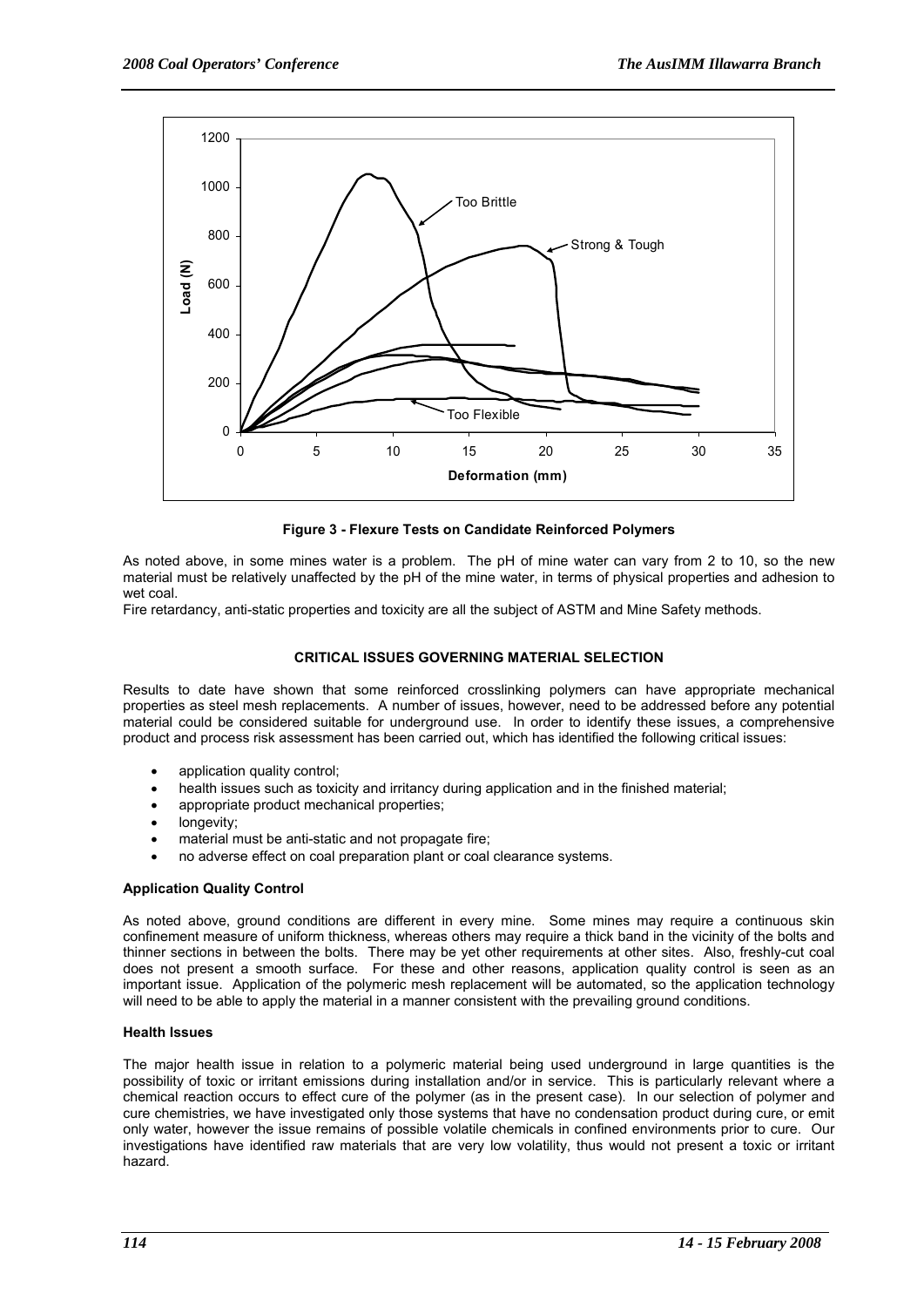#### **Mechanical Properties**

A goal of this work is to develop a polymer-based material that has equivalent or superior mechanical properties to steel mesh. In order to determine the appropriate mechanical properties of a steel mesh replacement, it is first necessary to determine the properties of steel mesh itself. This can be achieved by a number of means. Steel mesh is constructed using drawn low carbon steel wire welded in a square mesh pattern. Mesh is typically 4 % steel by volume, thus a very rough estimate of the tensile properties of mesh in the direction of the wire can be made based upon measured properties of the wire. Typical tensile properties of steel wire and mesh, and a reinforced polymer of the types described above, are shown in Table 1. It can be seen that, with the exception of failure strain, the reinforced polymers possess tensile properties similar or superior to steel mesh. Geotechnical modelling of the role of steel mesh underground will lead to a more robust and realistic system for the determination of the mechanical properties to be endured by any polymeric replacement for mesh.

| <b>PROPERTY</b>        | Low Carbon<br>Steel Wire | Low Carbon<br>Steel Mesh | <b>Crosslinking Polymer</b><br>30-50% Fibre |
|------------------------|--------------------------|--------------------------|---------------------------------------------|
| Young's modulus (GPa)  | 205-215                  |                          | $10 - 17$                                   |
| Yield Strength (MPa)   | 500-600                  | $20 - 24$                | 25-55                                       |
| Tensile Strength (MPa) | 500-600                  | $20 - 24$                | $30 - 70$                                   |
| Failure Strain (%)     | 4-6                      | 4-6                      | 1-2                                         |

| Table 1 - Typical Tensile Properties of Steel Wire, Mesh and Reinforced Crosslinking Polymer |
|----------------------------------------------------------------------------------------------|
|----------------------------------------------------------------------------------------------|

A second issue in relation to mechanical properties of the mesh replacement is adhesion of the cured material to strata. The current plan is to use a material that will achieve initial cure in a few seconds (dimensional stability, but perhaps not full strength) and will then be bolted through. Some adhesion of the uncured (wet) material to the rock or coal strata would be advantageous, and adhesion of the cured material is seen as a potential additional skin reinforcement mechanism. A quantitative adhesion test has been developed which allows the measurement of adhesion strength of an applied reinforced polymer to a number of different rock types and coal under a variety of conditions (wet, dry, dusty, low pH etc).

#### **Longevity**

In longwall mining operations, gate roads are in use during the extraction of two longwalls, first as a main gate and then as a tail gate. A skin confinement measure would thus need to remain in good condition for this entire duration, which may be 2 to 3 years.

The major mechanisms by which deterioration of polymer properties can occur are degradation during processing, thermal degradation, weathering, and environmental stress cracking. Processing and thermal degradation generally occur as a result of exposure of the polymer to elevated temperatures either during synthesis, manufacture of an article from the finished polymer, or in service. In the mine environment temperatures tend to remain very stable, so thermal degradation is unlikely.

Weathering, as the name implies, is degradation as a result of exposure to weather. The most important cause of weathering is exposure of the polymer to solar ultraviolet light in the presence of atmospheric oxygen, a process known as "photo-oxidation" (Rabek 1995). Oxygen itself can have no effect on a polymer in the absence of UV light or excessive heat, hence polymer weathering is very unlikely underground.

Environmental stress cracking involves crack initiation, growth and ultimate failure by the combined action of a tensile stress and an environmental liquid or gas. As ground movement occurs constantly in mine roadways, the stress experienced by a skin confinement measure would also be constantly changing. Some polymers are very susceptible to environmental stress cracking, and the environmental liquid causing the degradation could be as otherwise-innocuous as water. Other polymers are much less susceptible to the phenomenon. The types of polymers being investigated for skin confinement are not known to be susceptible to environmental stress cracking. Accelerated testing of any potential candidate material will have to be carried out in order to ascertain that the polymer will have the required longevity in service.

#### **Anti-static and Fire Retardancy**

Polymers are typically electrical insulators, and as such can accumulate static electricity generated by friction as a result of air flow across surfaces. A build-up of static electricity underground can lead to a spark discharge, which can in turn lead to fire. Steel mesh is able to conduct static electricity safely away by way of the earthing effect of the bolts, however polymers intrinsically are not able to do this. The addition of anti-static additives may alleviate this problem. Several anti-static additives for polymer systems are available (Grob & Minder 1999), however the solution may be simply the addition of coal dust. A significant proportion of coal is graphitic carbon, which is electrically conductive. The amount of coal dust or other additive to give the conductivity required by legislation will have to be experimentally determined.

One major advantage of steel mesh over any polymeric alternative is that it is non-flammable, whereas polymers tend to be at least combustible if not spontaneously flammable. Fire retardancy can be incorporated into a polymeric formulation either by using fire-retardant monomers, which tend to be brominated materials, or by use of